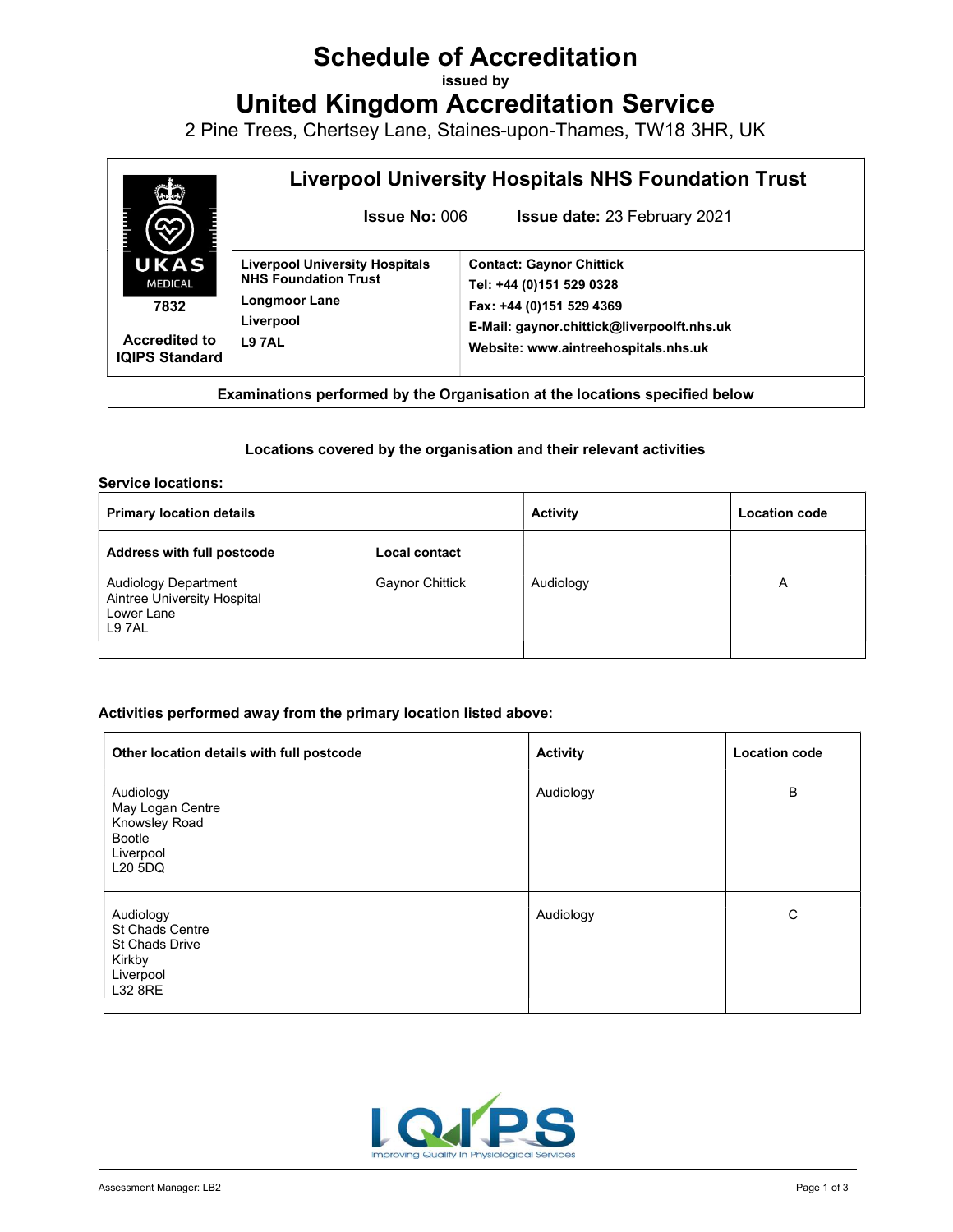

| Modality  | Type of Examination/Procedure<br>Performed                                                                                                                                                                                                                                                                                                                                            | Equipment used                                                                                                                                                                                            | Location<br>Code |
|-----------|---------------------------------------------------------------------------------------------------------------------------------------------------------------------------------------------------------------------------------------------------------------------------------------------------------------------------------------------------------------------------------------|-----------------------------------------------------------------------------------------------------------------------------------------------------------------------------------------------------------|------------------|
| Audiology | <b>Adult Hearing Services:</b><br>Otoscopy<br>History taking<br>Pure tone Audiometry<br>Tympanometry and Reflex testing<br><b>Loudness Discomfort Levels</b><br>COSI<br>Impression taking<br>Hearing aid fitting<br><b>Real Ear Measurement</b><br>Real ear to coupler differences<br>Hearing Aid Diagnostics and<br>Adjustment<br>AB word lists<br><b>Hearing Handicap Inventory</b> | <b>Aurical Audiometer</b><br>Aurical + Audiometer<br>Tympanometer- GSI<br>138 & KA9<br>Stand-alone-<br>Audometers -<br>AC30, AD25, KD29 &<br>AD <sub>12</sub><br><b>Aurical Audiometer &amp;</b><br>HiPro | A                |
| Audiology | <b>Complex Adult Services Tinnitus:</b><br><b>Tinnitus Handicap Inventory</b><br>Hearing Handicap Questionnaire<br><b>Tinnitus Counselling</b><br><b>Hyperacusis Questionnaire</b><br><b>Tinnitus Functional Index</b>                                                                                                                                                                |                                                                                                                                                                                                           | A                |
| Audiology | <b>Complex Adult Services Balance:</b><br>Dizziness Handicap inventory<br><b>Caloric Irrigation Test</b><br>Electronystagmography<br>Videonystagmography<br>Dix-Hallpike for BPPV<br>Posturography<br>vHIT                                                                                                                                                                            | <b>ICS Aircal</b><br><b>NCI 480</b>                                                                                                                                                                       | A                |

# DETAIL OF ACCREDITATION